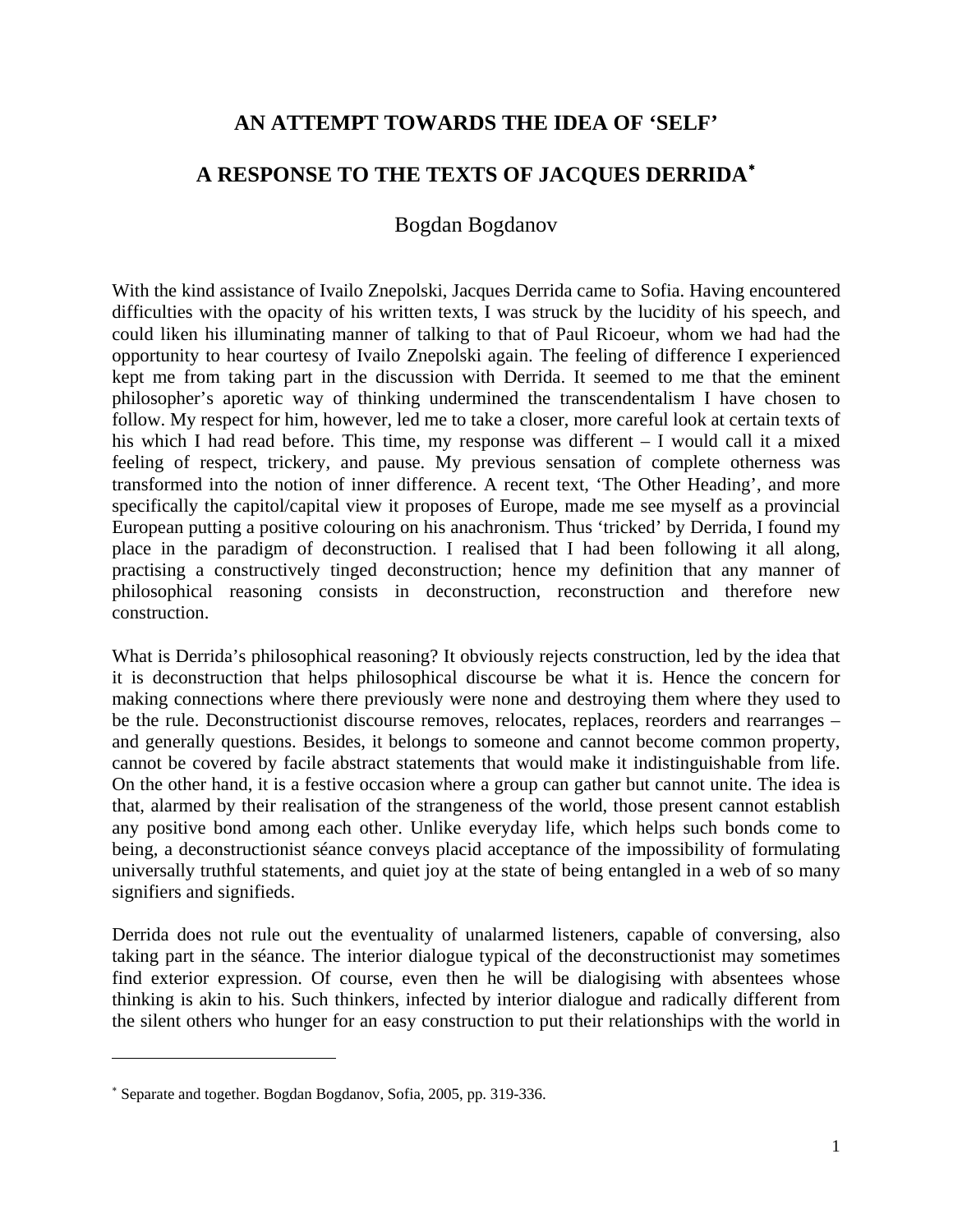order, Derrida calls 'we'. Living or dead, they form a privileged group who exist out of time. Free of the places where they were shaped, too, as well as of personality, they are not interested in their own welfare. Unlike most philosophers of the past, though, who considered it good to dwell on general welfare (which serves as refuge to those incapable of thinking), Derrida, walking in Nietzsche's footsteps, offers not refuge but alarm. He provokes alarm by piling on the questions, avoiding answers and linear sequences, and revealing the aporetic accidentality of being.

Being in a deconstructionist mood, and inspired by Derrida's ideas, I ask myself whether this way of thinking is not grounded in an axiom worthy of being 'exposed'. I perceive this axiom because of the constraints imposed upon me by the anachronic environment that has shaped me. In my effort to understand and make use of Derrida's texts, as for me understanding relies on a certain degree of submissiveness, a poor man's mind frame reminiscent of American pragmatic philosophy, I realise that the difference between the reasoning in these texts and my own is in that they follow different 'self' paradigms.

According to Derrida, each 'self' is an identity attacked by non-identities: an unstable unity, a difficult or rather impossible combination of identical and non-identical faced with antinomies and aporias. Naturally, there are areas not to do with reasoning that seemingly lend themselves to non-antinomical surmounting of contradictions. Reasoning and discourse, however, must remain true to the principle of incompatibility of identity and non-identity. A 'self' may be identical in one situation and non-identical in another, but at any given moment in time there is only identity or only non-identity. The unfolding 'self' is constantly at risk of breaking down into contradictions or lapsing into complete otherness, which cannot but be a cause of alarm to its subject.

The cultural axiom searched for in the above line of reasoning lies in the subversive notion of complete closedness and original separateness of the 'self'. This notion finds one expression in life and another in philosophy. In life, internal non-identity is replaced by seemingly external othernesses assaulting us. In Derrida's texts, an identity resolved to be too much of one adopts an aporetic mind frame. The philosopher refuses to present to the temporary world the referents of both the individual temporary 'selves' and the larger 'self', and establishes his thinking existence in a negative manner, by breaking up the unstable separatenesses into strings of elements fenced off from each other by aporetic thresholds preventing uncontrollable transitions and conglomerations. Thus, without exteriorising the interior other, as ordinary people do, he preserves the separateness of things and, ever on the alert, does not allow for their permutation or transformation. He watches over the 'simmering' of meanings in so many names, and his gesture is well illustrated by the metaphor of removing a dish from the fire before it burns and stops being edible.

Hence the feeling that understanding of the 'self' is possible only up to that point where the latter may transform into something else. This will account for the specificity of Derrida's own 'self', which does not permit its bearer to be 'tainted' by supra- or sub-personal actions. For this reason, Derrida does not allow his speech to waver and produces a specific chant-like discourse that never falls into banality or silence. This is the verbal expression of a 'self' constructed in the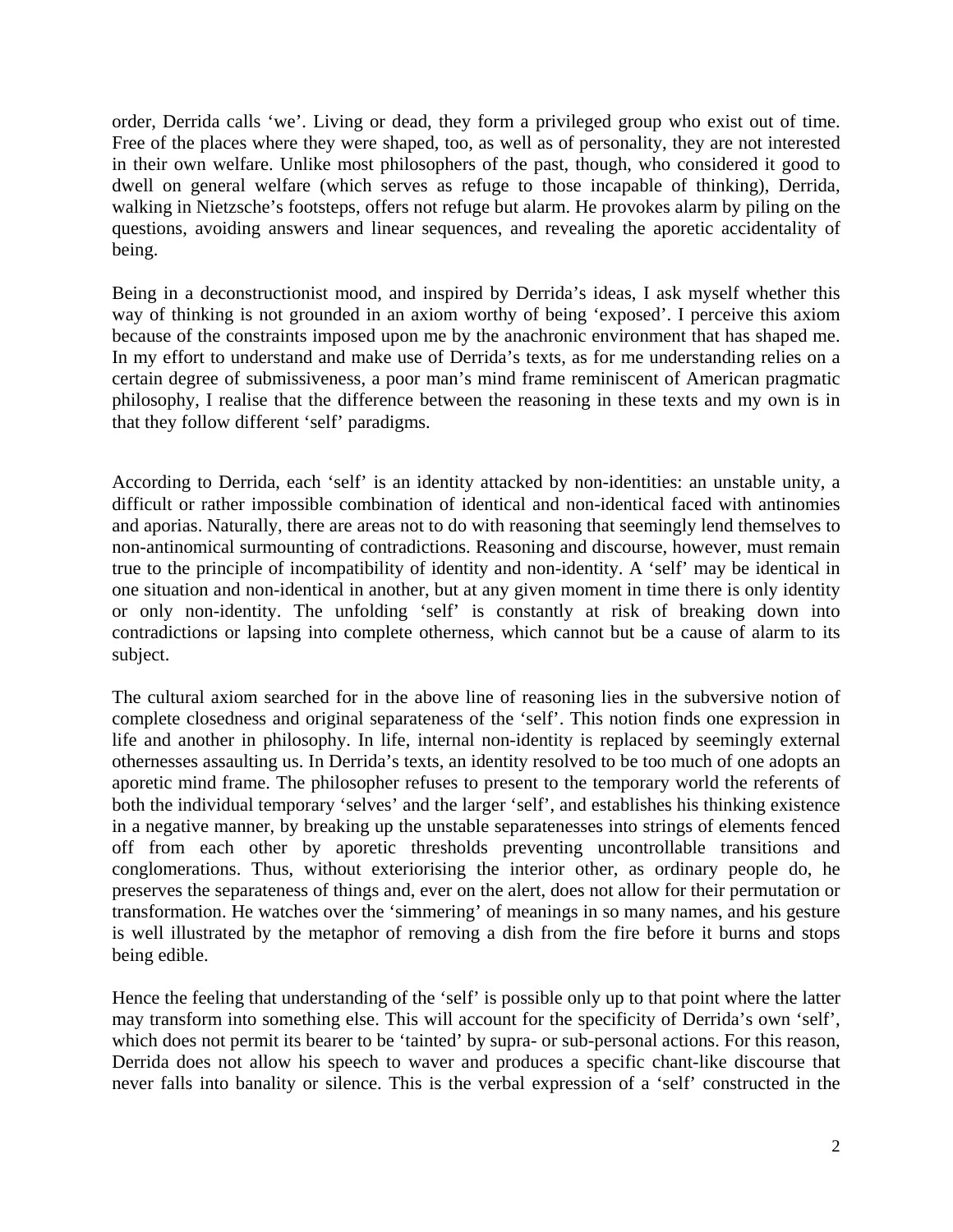European fashion, occupied with its unique idealness achieved in aloneness rather than with the banalities or perfections that would question it.

Of course, spurred on by the thrust of my text, I am overstating things. Many have done the same before me, and have done it better. So let me tone things down and clarify: the above-described 'self' is artificial – as is the notion that it forms the background of the French philosopher's texts, while my experience is organised by another type of 'self'. In fact, I do not differ from Derrida in that respect. My discourse is performative. The truth about the present situation is that, leaning on my anachronic state and my ability to understand certain antique texts, I am employing Derrida to construct a different, and in my opinion necessary, 'self'. I am doing so because I consider that, by questioning the axiomatic character of the above presented line of thinking, I will become extra-situational and will manage to stir up certain points of traditional European cultural behaviour. That is how my intention was formed to positively deconstruct the perception of 'self' in the circumstances of modern European life.

This deconstruction cannot be carried out in the manner of Derrida. My provinciality is an obstacle to my conversing authentically with the great names of the European tradition. I also lack the talent to emulate their verbal expression. What I can do is converse with that generalness or commonness within me that makes me little different from others. That is within my power because of the non-social existence I am accustomed to, and also because of my professional experience with anachronic antique attitudes. Thus, unlike the authentic conversation of the lofty self-identical with lofty identical others that is held by Derrida, I will talk to my internal nonidentity, viewing it as an external entity which has somehow penetrated within me, and in the process of questioning it I will try, admittedly at the risk of self-delusion, to establish some objectivity. It is within this situational framework that I take up the subject of the separateness of 'self'.

The modern way of life makes me take my separateness and aloneness for granted. Real and ideal mobility, distance from places, people and things – with these and other, more complex forms of independence, my aloneness has both individual and common features. One's cultural mindset would make one concentrate on the specifically individual within it, on difference rather than on similarity. Naturally, both are complex enough, combining as they do genus and species features. But if we are prone to exploring the difference of aloneness, its similarity – and especially the very principle of separateness – elude our range of vision. There used to be a focus on its representation in the past, particularly in the old religious cultures; however, with the spreading of secular culture in the  $18<sup>th</sup>$  century, most symbols employed in that representation became obsolete. Hence the modern problem under discussion – the individual finds it difficult to activate the notion that he is a compromise between differences that may border on uniqueness and forms of similarity, among them separateness, which make him hard to distinguish not only from other human beings, but also from most animals.

This notion has many facets. I choose only one of them, the fact of my human aloneness, and tell myself: 'My temporary aloneness finds expression in the perpetual clarification of the obscure external world through its transformation into an internal world. In the course of my existence, absorption of the world alternates with discarding what has been absorbed. The absorption process enhances my aloneness and separateness, while the discarding one is more often a stage of rejecting them.' Thus among the many forms I perceive of my 'self', one is the alternating of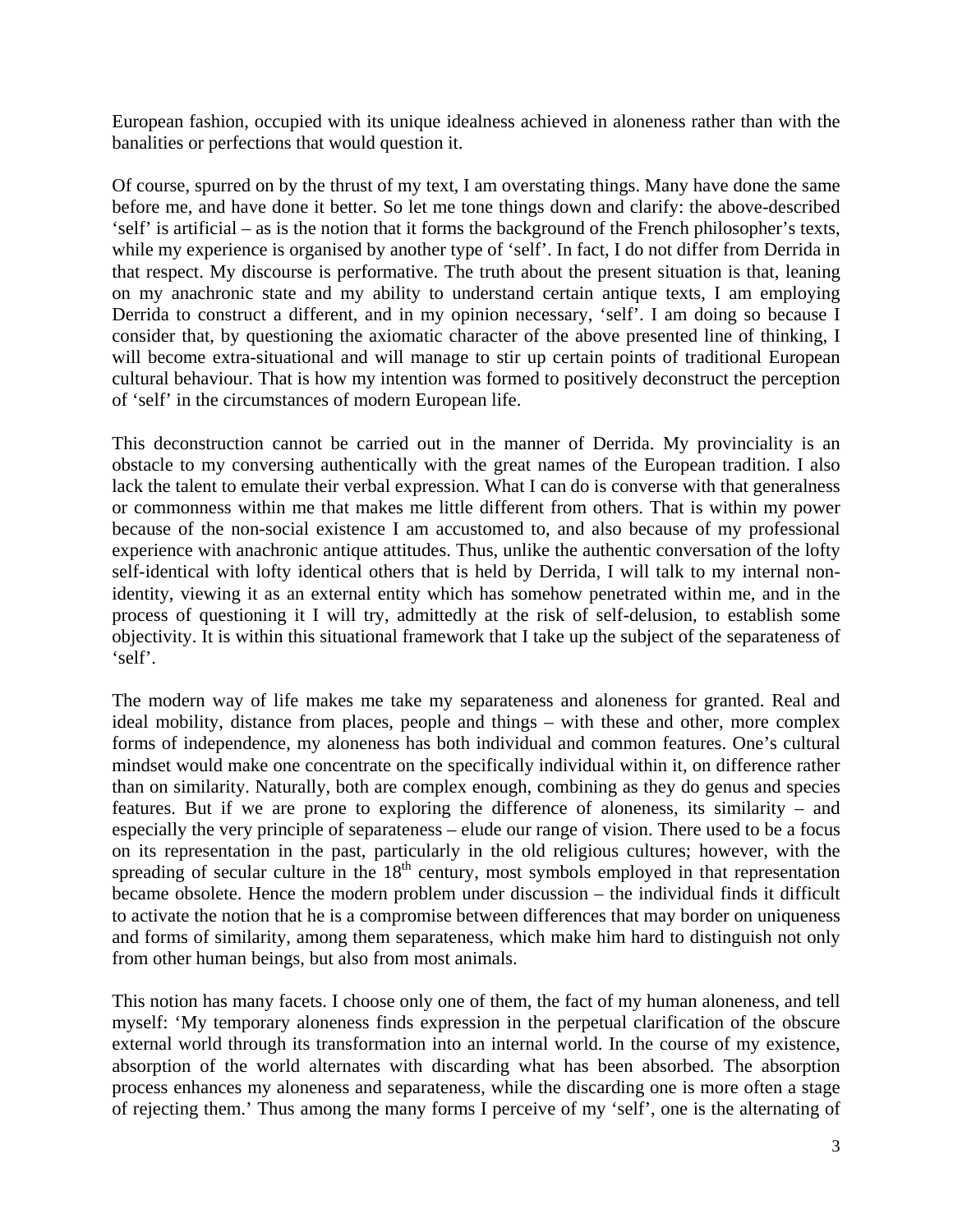aloneness achieved and aloneness constrained. It is hard to imagine the two stages at the same time, so I dwell on one or the other. In this particular case, I am focussing not on the dialectics of different and similar, of individual and common, in my aloneness, but only on the aspect of similarity or commonality. And I ask myself what ideas and emotions arise within me from this concept of a form of separateness replicated in all human beings.

This concept may find expression in various situations. One of them amounts to our all being similar repositories for external things. Some of these weaken within us, and some even die away. Others acquire the energy for a more effective existence. This perspective, which denies personality, saddens but also gladdens. It depends on how I valuate it. Do I take repetition to signify deprivation, or do I feel joy at the penetration into my being of something which is not mine and is marked by objectivity? Then again, it is relevant how I perceive my uniqueness. Do I consider myself completely identical and suffer from the cracks in this fundamental identity, or do I regard my identity as relative and open to the longer-lasting human, animal or even broader biological existence? It all depends on whether I can tell myself, 'There is nothing more tedious than being an elderly man, than my whole being resting on a certain fundamental idea of my own uniqueness!'

Where does this idea draw energy from and how can I deprive it of that energy? It draws on the belief in the originality of my physical appearance, on the notion that the course of my life makes for a unique story, and on my social prominence. The latter is easiest to deconstruct, as it relates to roles played by others, too. Both the roles and my excellence in their performance belong to me only relatively. Viewing them as mine, I actually serve, strengthen and even further their objective definition. So instead of feeling bitter that they do not belong to me to the degree I previously thought, I should try to enjoy the expression of their objective existence in my person.

My original life story is harder to deconstruct. I can attack it by setting apart the common plotlines it contains, the mythologies of the many social environments I live in, including the general storyline that organises the life of all human beings and, for that matter, all beings. My task is to understand them, to imagine them fragmented into effective symbols and feelings. As a result of registering what is not mine in my personal story, I should delight at the expression of its objective existence in me. Hardest to deconstruct is the massive symbol of my body. Its separateness is a definite sign of the transitional nature of the 'self'; hence the sorrow at realising its indisputable destructibility. I will need knowledge and special notions, symbols and emotions, which are not maintained by the modern cultural environment, to understand that the corporeality that has found expression in my body is also a constantly self-restoring durability. This perception would grow into joy if my inner perspective could shift from the temporary unit that I am to the common life forms expressed within it.

The first positive effect of emotionally adopting such a viewpoint would be my worrying less that, with the passing of time, I am more prone to illness. The approach of old age does not bother me and even helps me make a distinction, separating the consequences of an unhealthy lifestyle and a hereditary faulty metabolism from the natural lessening of physical strength which befalls everyone. As a contemporary person, I try not to imagine old age as something only too natural, independent of one. So I direct my inner perspective not to its drawing near, but to the fact that what is natural is the dying away of some creatures and their perpetual replacement with others. As Marcus Aurelius said, a human's life ends like a ripe pear which falls from the tree,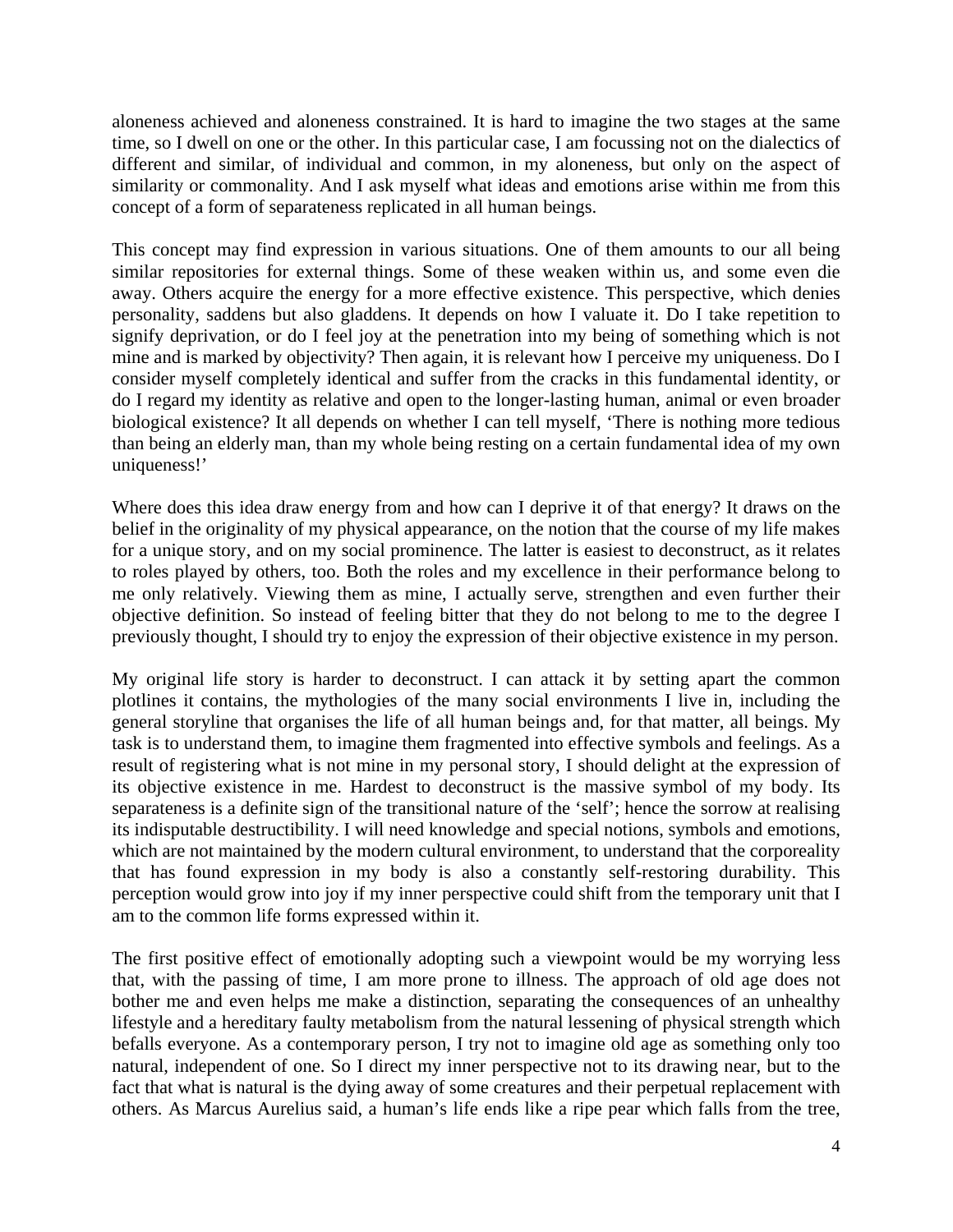rots, and sinks into the soft soil. I use this comforting simile to chase sorrow away and reflect not on the transitional character of the biological body, but on the constantly self-restoring nature of corporeality. This also helps me better understand the changes exhibited by my own corporeality: for instance, it is only natural that, as the years go by, my skin should lose its fresh smoothness, and that the latter should then exhibit itself in the lives of other creatures. What matters here is that the longer-lasting existence of smooth flesh should prove more important than its possession.

Of course, such theorising may also serve as a means of solace. It depends on what aspect of it we consider and what external meaning we give to it. Every single thing in the world, and in discourse, is intended towards another. The intentions that run through discourse, however, are dependent on me, on the edifice of my knowledge, notions, distinctions, symbols and emotions, on the joy of discerning the general within separateness. How is this edifice of rational formulas, notions, symbols and emotions achieved? Through education, but also through the work of each 'self' as it asks questions on certain subjects, realises their instability and seeks transitions between them. As, in this case, the facility of interweaving longer-lasting and more fleeting moments within the temporal structure of the 'self'. The subject of aloneness, in its turn, precedes the motifs of loneliness and death.

I might tell myself, 'I am sad because I am alone.' Is it not possible that this statement could be positively deconstructed? Could it be that I feel bad because, remaining alone, I face my inactual shapelessness? Should I make moves to form connections with places, people and things, thus becoming involved in more effective entities than my aloneness, such as social groups gathered for work or entertainment purposes, institutions, whole countries, cultures, and worlds? The names I give to these entities do not coincide with their meanings and referents. Hence the incessant discussions and debates as to what they signify and what they mean, and the development of extra meanings in the process of their use.

Perhaps the most widely discussed of these entities is society. What is society from the perspective of the aloneness of the individual person, which faces him with his own shapelessness? An inventory of situations for overcoming small, individual separateness and aloneness through wholeness, a mechanism for temporary actualisation of aloneness. Society supplies one with the energy of other souls, opens supra-soul horizons and offers mirrors for gazing into one's own unknown depths. This may be achieved through physical mobility, but also by ideal means, in an environment of so many unlonely alonenesses where the individual can communicate with himself as with another. It is precisely for this environment that human society has accumulated so many mediators – objects, devices, written and visual texts.

If the modern European world is more advanced in anything compared to the traditional worlds, it is in its greater opportunities for transforming the indefinite own into the other, as well as the other into the own, and for relocating, rearranging, fortifying and transcending the self by internalising the growingly differentiated into separatenesses external. These opportunities are provided to organic, temporary groups of people, and also to individuals. They are provided so that work can be done and aims can be achieved, as well as for the very ordinary reason that time be passed. This trend of European modernity's seeking and finding expression in growingly differentiated situations of conceptualising the own and the not-own, including certain precarious views of the world and humanity, has two main consequences. One is external – the world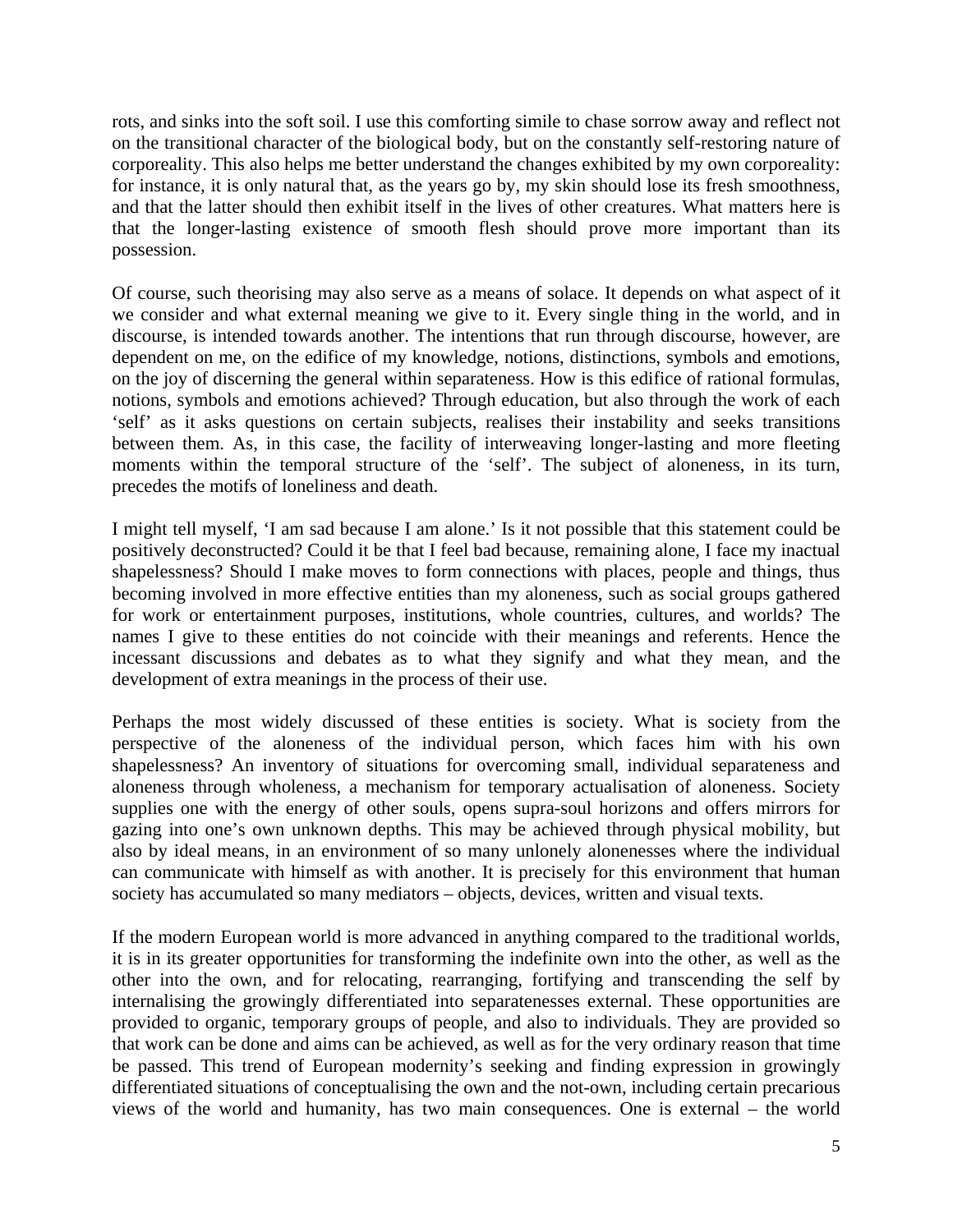becomes increasingly uniform and self-referential. The other is internal – the individual is alarmed at the growing external differentiation and self-reference, sees it as alien to himself and develops a feeling of fundamental separateness and loneliness.

I can tell myself the following: 'Real human separateness and aloneness is one thing, while the feeling of loneliness is another. I should not blame my loneliness, my inability to cope with the ever-expanding environment of situations, on the environment itself. Like the soul, the external environment is merely an opportunity. It expects me to investigate its potentialities and transform them into real situations, to resolve my own inactuality. In this relationship, nothing comes first or second, nothing is more or less important than another. It is the relationship itself that matters. In order to be part of it, education is necessary, as well as personal effort in building up an inner image to correspond to the discursive social environment. I can do that even when the big world is not before my eyes. Every person has his own small worlds, his network of possessions, rooms and locations. In fact, this network is more broadly realised than the unactualised inner world of my soul. The point is that, on the basis of a real external situation or an ideal imaginary one, I need to build up within myself a network of ideas, notions, symbols and emotions that will encompass the intrusive external abundance and transform it into correspondent inner speech.' Thus, the positive deconstruction of the feeling of loneliness begins with the act of clearly distinguishing basic aloneness from the feeling of loneliness.

But let me not overstate. Loneliness is also indistinguishable from aloneness, which in its turn is a form of expression of so many beings and things. The vortex of constantly changing, in the world and in one's consciousness, interweavings of meanings and things, brings into the thematic interweaving of loneliness, aloneness and separateness under discussion yet another major theme – that of nonexistence and its specific aspect of death. To make the observation of such a semantic vortex easier, we focus on one or another motion within it. But it is the vortices themselves that are more authentic. Hence Derrida's particular brand of realism. By dwelling on as many motions as possible in his work, he draws attention to the semantic vortex they are part of. This approach is contagious. Under the impact of *Aporias* and the lecture on the death penalty delivered by Derrida in Sofia, I too have come to interweave the themes of 'self' and death, that negative determinant of human aloneness.

The understanding of death may take a more overt, rational form, or a more covert, symbolic one. One of the possible rational approaches is realisation of distinctions. I am accustomed to distinctions from Plato's dialogues and Aristotle's texts, so that is the way I take and tell myself: As far as a thing is identical to itself, death consists of two situations – the dying itself and then the state of now nonexistent aloneness. This division of situations capitulates before the practical and symbolic connectedness of the two situations into the singular word 'death' and the concept attached to it. The concept may be viewed as not related to situation or subject, while situations are always subject-bound. If I imagine the situation of death-dying more discursively, I will find that it, too, is divisible, insofar as it is one for the dying person and another for the person watching or thinking about him.

I also face the distinction that it is not irrelevant whether death takes place because of organismic dysfunction or because of violence. Dying can be a peaceful and even uplifting experience. I refer to the much described feeling of bliss at crossing the threshold between life and death. On the other hand, in cases both of physiological death and of a killing, dying is associated with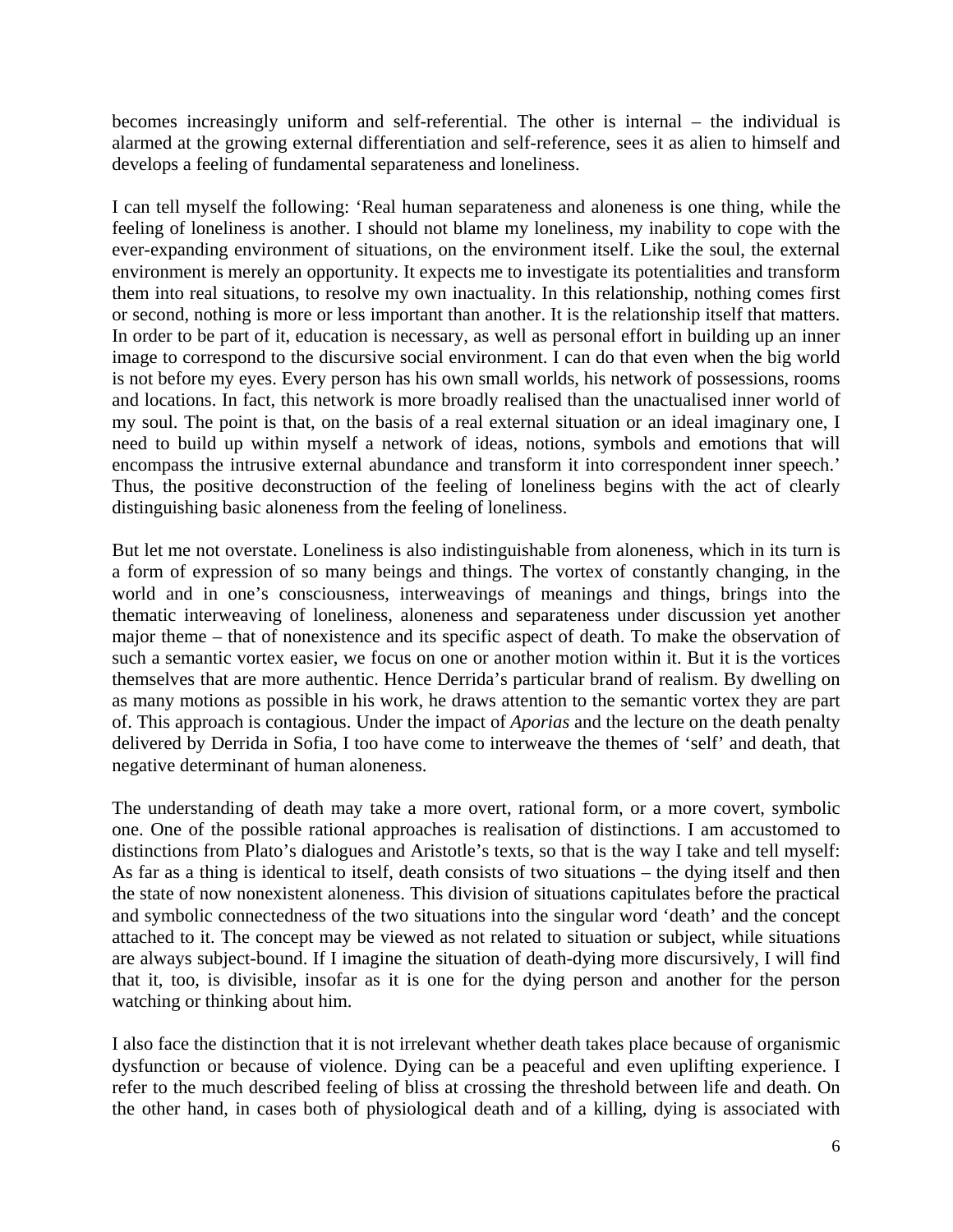feelings of pain and horror. Provoking compassion and fear for oneself, it is these cases that are before the eyes of the contemporary observer. Of course, death-dying may also be regarded as a positive act. This idea is upheld by certain traditional cultures, as well as by many modern people and even whole social groups. This opposition between these two ways of viewing the death experience are shaken if I consider the deep-structure cultural axiom they are founded on. Like the negative experiencing of another's death in modern European society: it is a symbolic affirmation of the value of the individual's separateness and aloneness, and therefore a kind of statement on the subject.

Hence the specific role of Heidegger's view of human existence on the premise that death is only a personal thing. Derrida deconstructs it by respectfully adding further distinctions and concretisations, but also by undermining the certainness of the separateness between human and non-human existence. The premise itself can also be questioned: dying is a personal thing only to the extent to which a person's separateness is only separateness, but in fact it is not entirely so. Death connects, in a way, the one that dies, the one that kills, and the one that observes or learns of the killing-dying-death of another. A symbol of transforming otherisation, death binds these three figures in the realisation of the temporariness of each aloneness and its openness to complete otherness. The concept of death puts in order a disordered line, as it means dying, and dying is killing and therefore violence. This is even truer of suicide death, loaded as it is with the extra idea of super-effective treatment of a self of itself as of another.

Thus, it is difficult to contemplate death as a sufficiently identical thing mainly because deathdying-killing is an agent extracting it from its semantic nest. Dying-killing brings violence into it, which is broader than death. And the ground is laid for dual judgement: the confusing question arises of to what extent violence is natural and to what it is culturally constituted. Because the killing of one human being by another is a species feature of human 'nature'. Categorically distinguishing humans from other animals, this feature is judged negatively and in contrast with human good sense and civilisation. But killing-death is also, if not positively, then at least neutrally judged as proof of the essential instability, openness and mobility of the human species. A human being violates another human being's life and dares take it away because he is marked by basic non-identity and otherness. Killing is a symbol of that which is most human in human beings, the constant transcending of the species 'self'. This transcending is not manifest only in the killing act - death by violence is an effective expression of the general situation of violence, transgression and excess of human existence.

In this context, special attention must be accorded to the attractive violence of the love act, as well as to its specific negative manifestation, rape. They are linked to the violence of torture, penetration and breaking the intactness of the body, on the one hand, and with killing-dying, and therefore death, on the other. It is not by chance that death-dying symbolises all sensations of extremity, including the positive experience of exultation. These sensations of crossing a borderline and of excess include exultation or dejection at the 'violence' of the human group, or sociality, upon the individual – the violence of what we call authority. For what is authority if not a threat on separateness, and violence aiming at transition to a new wholeness with a view to longer-lasting supposed welfare?

Hence the vortex of so many relationships and meanings in the death penalty, which brings together death, dying, killing, violence, the welfare of the dying individual's separateness and the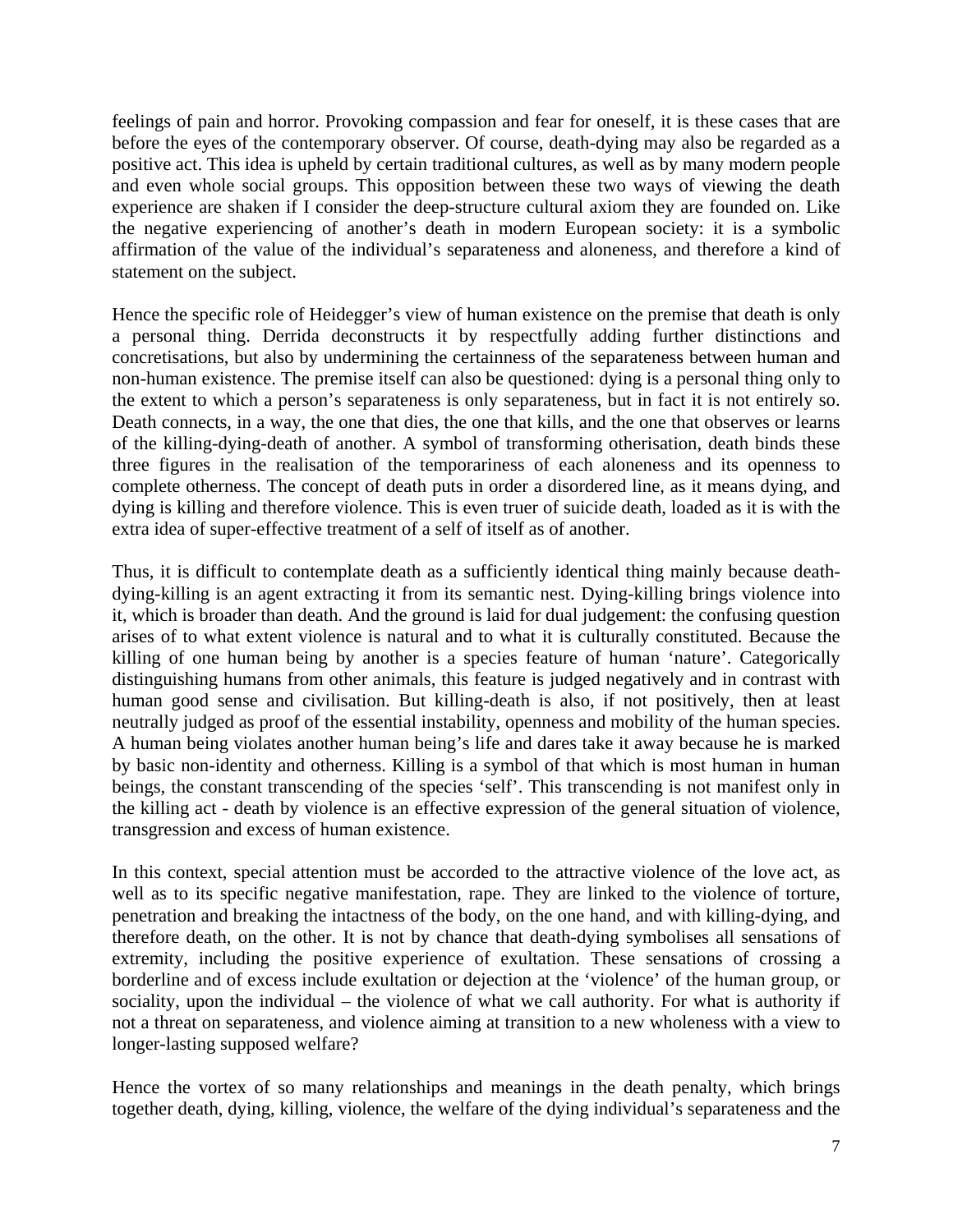debatable welfare of a community. The death penalty is specific violence upon an individual or a group subject, and the perpetrator of violence is a human collective employing the violence of transgression to symbolically organise both complex inner relationships within the collective and a number of extra-human relationships. In this sense, as in everything else, the death penalty constantly transcends itself. Viewed as a social act, it is a line formed by the situations of the court and the killing. Both develop roles and theatricality, and proceed like public performances with appointed performance and spectators. The 'theatre' of the death penalty is an attempt at a reflexivity of sorts, a breaking up of death-dying-killing into well differentiated interdependent moments. This attempt of modern secular society at sufficient immanence of the death penalty cannot succeed, as it fails to express the transcendental transgressive aspect of dying-killing, which the old traditional cultures expressed by means of the cult sacrifice.

In its turn, this concerns the modern way of thinking about the death penalty. Despite the stable cultural stand on the value of life and the conviction that the death penalty is precisely a penalty or punishment, modern reasoning on the subject is still 'mined' by the possibility of an alternative judgement on death by violence. Killing and violence are perceived with an oblique duality, both as an act of excess and transgression and as an act that may be a public good. This leads to different types of thinking in regard to the death penalty. It is sometimes problematised with a view to social pragmatics, facilitation of regimes and humanisation of relationships. The debate may proceed immanentistically – when the death penalty is considered a sufficiently closed, self-identical object. Jacques Derrida's public lecture in Sofia was in that vein. It avoided transcendental solutions that would have halted the debate or led it into another direction. Derrida did not try to behave immanentistically; he was careful not to allow the debate to be interrupted. His stand was organised by current discussions on the problem and by the applicability of the repeal of the death penalty. He was performative rather than being taken by the opportunity for an anachronic thought-vortex. So I will have to rescind my previous statement that his speech is always and only a kind of 'chant'.

At the same time, I respect the possible thought-vortex on the issue and, reacting deconstructively to Derrida's lecture, stress on the other, transcendental line of reasoning. In it, the insufficiently self-identical death penalty proves open to other objects and situations, including doubt as to the European way of valuating life and death, which Plato explored brilliantly in *Phedon*, as well as the contemporary post-modern European explanatory horizon. I refer to the premise of basic instability, openness, and transgressive mobility of the human being.

This naturally gives rise to the question of what is philosophy today. As with other objects, for instance the understanding of freedom, it would be more fitting to discuss philosophy in the plural. Today, it would make for greater precision if we consider its different manifestations. One of them deals with the semantic vortices the globalising world faces us with, and it is the one organising most of Derrida's texts. But there is also another philosophy, supported by historicist-typological material, which produces texts with both reflective and civil effectivity. Such was the lecture on the death penalty delivered by Derrida in Sofia. This division of philosophies, however, is somewhat crude: Derrida's philosophising probably develops yet more models of philosophy, which may be classified according to other principles.

Of course, traditional philosophy does not treat such plurality kindly. Its performative ambition is to provide a text platform that can bring all human beings together. It does so through its